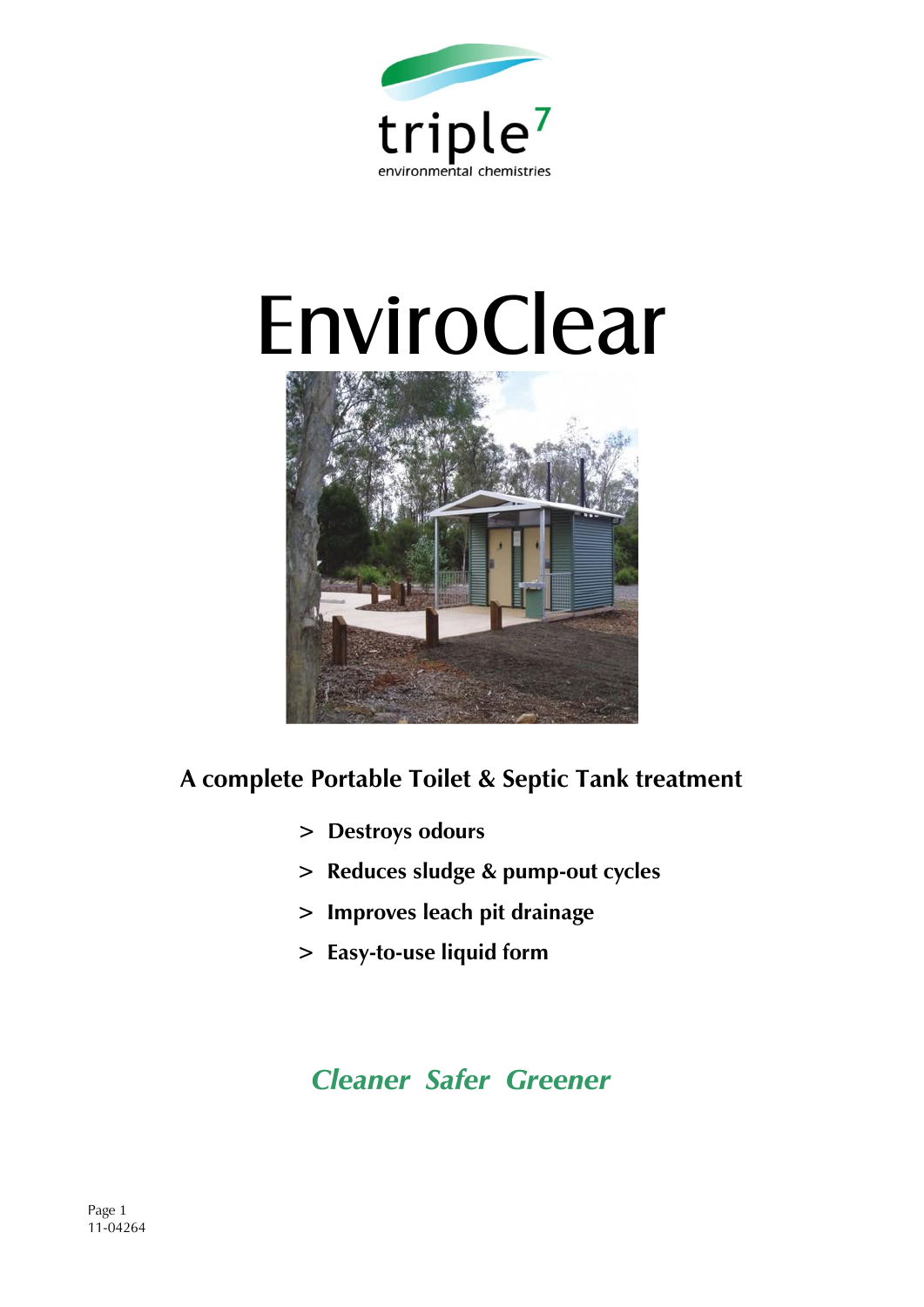## Product Application Sheet – triple <sup>7</sup> ENVIROCLEAR

## Say good bye to waste water odours!

**triple <sup>7</sup> EnviroClear** is an effective, quick acting, bio-based product that cleans while destroying odours.

The product improves effluent and septic system drainage, enhances water flow, restores efficiency, eliminates odours, assists with solids breakdown and saves on expensive pump-outs.

#### **SEPTIC SYSTEMS AND AERATED WASTE TREATMENT SYSTEMS**

Septic problems generally arise because of an imbalance between the natural bacteria that digest waste and the amount and type of waste they consume. Inefficient septic / waste systems can be expensive to rectify and also cause many health issues.

#### **CAUSES OF PROBLEMS**

Septic overload - High use of facilities eg. Public toilets, mine sites and factories. **Grease deposits** - Restaurants, food processing and canteens. **Harsh cleaning chemicals** - Kill desirable sewer bacteria.

#### **How triple <sup>7</sup> EnviroClear solves the problem.**

**triple <sup>7</sup>EnviroClear** is a unique surfactant formulation that destroys odours and breaks down built-up grease and fat deposits, allowing them to be released from the system**.** The product cleans and deodorises drains before they enter the septic system, and improves drainage in leach drains and soak wells. When **triple <sup>7</sup> EnviroClear** is used instead of harmful chemical products, it restores maximum efficiency and maintains aerated waste treatment and septic systems in optimum working condition.

#### **BENEFITS**

- **Improves drainage and clogging problems in leach drains & soak wells.**  $\bullet$
- **Clears blocked pipes**  $\bullet$
- **Destroys odours**
- **Stimulates septic tank function**
- **Reduces plumbing costs**
- **Improves water flow**
- **Lowers health risks**
- **Saves money**
- **Protects waterways & ecosystems.**  $\bullet$

Product Contents: Non-ionic surfactants, fatty acids, linear alcohols and botanical buffering agents.

**triple <sup>7</sup> EnviroClear** does not contain toxic additives such as caustics, phosphates, strong acids, petroleum products, terpenes, glycol ethers, lauryl sulphate, oxalic acid & ammonium compounds.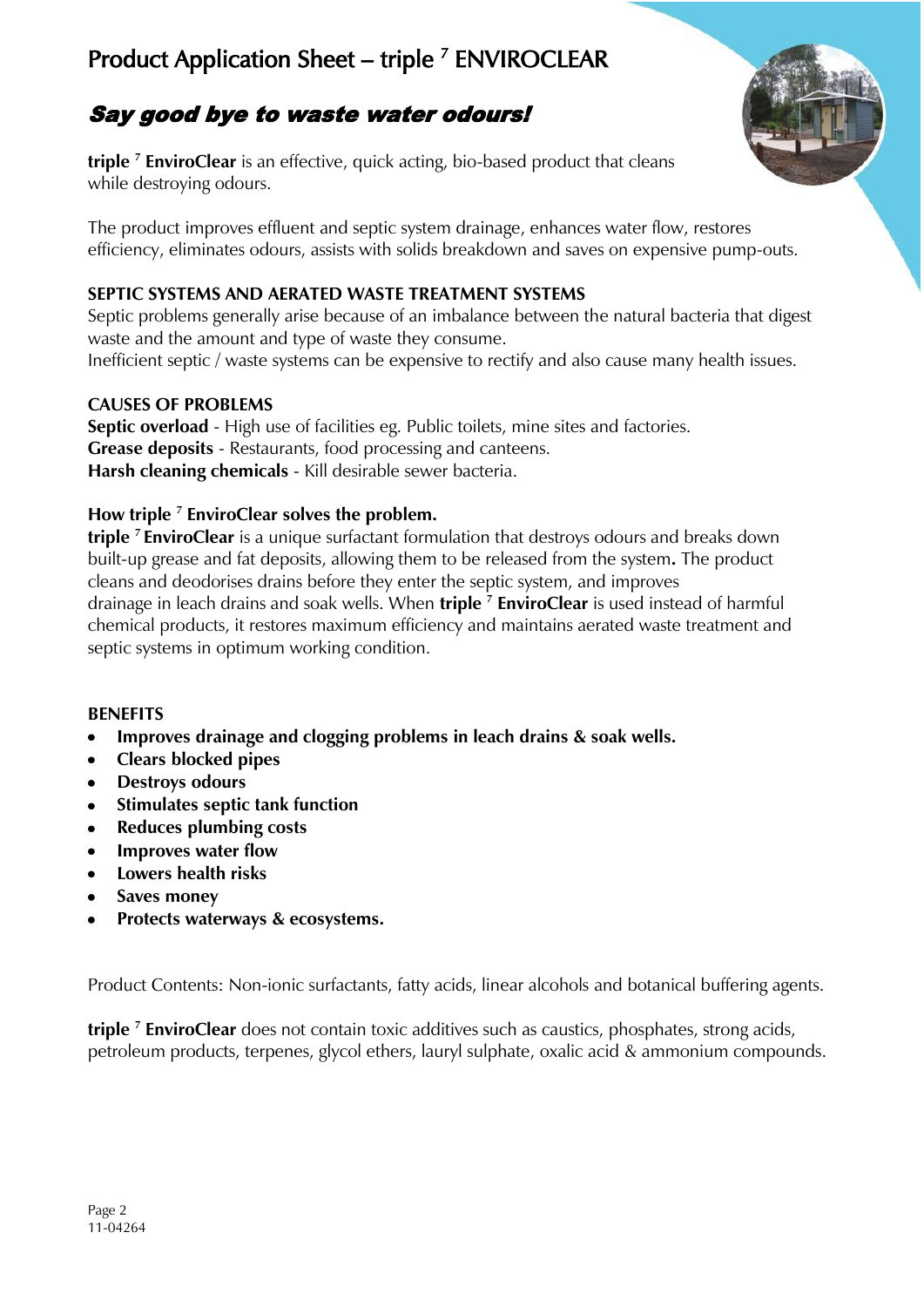## Product Application Sheet – triple <sup>7</sup> ENVIROCLEAR



## Q. *What is triple <sup>7</sup> EnviroClear?*

A. **triple <sup>7</sup> EnviroClear** is an organic septic and odour treatment.

#### Q. *How does it work?*

A. It works by assisting the breakdown of solids in septic tanks to save on pump outs and helps system performance.

#### Q. *How long will a bottle last?*

A. 20 litres will last up to 20 months (250ml per week) in normal use conditions.

#### Q. *Will it help remove the smell?*

A. The product will eliminate odours in wastewater tanks eg. grey water, septics and caravans.

#### *Q. Will it clear blocked pipes?*

A. Yes, it will clear blocked pipes and improve drainage and clogging problems in drains & soak wells.

#### Q. *Will it remove fats and greases?*

A. Yes, it clears pipes of organic deposits and assists grease trap function and odours.

#### Q. *Is it safe to use?*

A. Yes, it is environmentally responsible, non-toxic, non-corrosive, non-hazardous and totally organic.

#### Q. *Is it easy to use?*

A. The liquid requires no mixing.

#### Q. *Is it guaranteed?*

A. Yes, it has a money back performance guarantee.

#### Q. *Where is it made?*

A. **triple <sup>7</sup> EnviroClear** is made in Australia.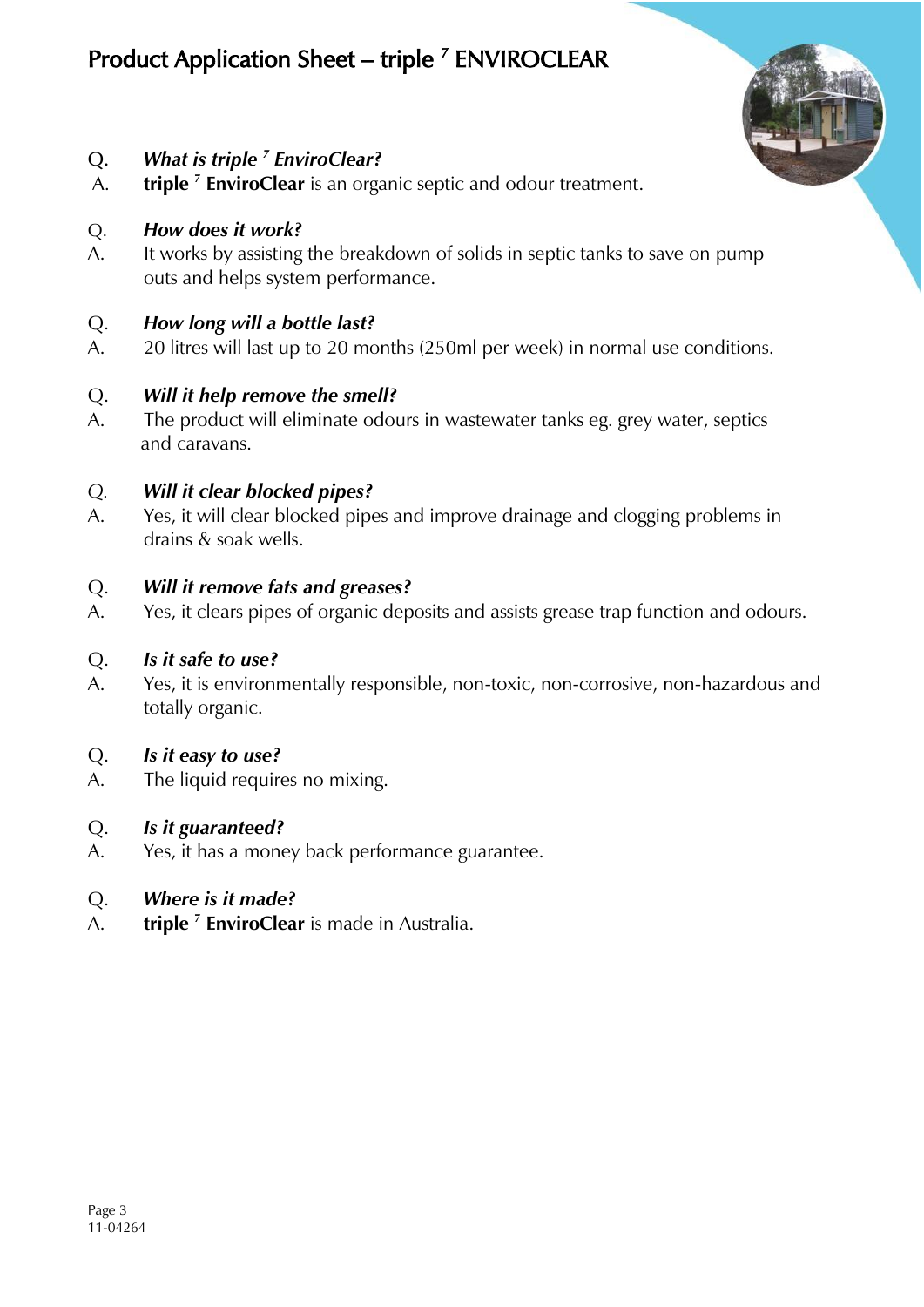# Product Application Sheet – triple<sup>7</sup> ENVIROCLEAR

### **APPLICATIONS**

#### **Septic Systems & AWTS (Aerated Waste Treatment Systems)**

Dose initially with 250ml (1 cup) per day of concentrated product into toilets, sinks or drains for the first four days. Add 1 cup (250ml) of **triple <sup>7</sup> EnviroClear** weekly to maintain treatment and system efficiency.

#### **Portable, Camping and Caravan Toilets**

Add 70ml per litre to holding tank. Then add 35ml per day. If odour increases, add more product as required.

#### **Odour Control in Drains, Grease Traps & Septic Tanks**

Add 250ml per day to plumbing system until odour free. Then add 250ml weekly for system maintenance.

#### **Composting, Disposal Bins & Garbage Compactors**

Apply by spraying or misting or alternatively pour 250ml onto surface.

**Hard surface cleaning** - Wash with diluted product eg: walls, floors, benches and ablution blocks.

#### *triple <sup>7</sup> EnviroClear is not a masking agent....it destroys odours at their source***.**

#### **Dilution Rates**

**triple <sup>7</sup> EnviroClear** dilution rates range between 1:20 parts for washdown to 1:100,000 parts for an in-line injection system. Consult the Manufacturer for specific application advice.

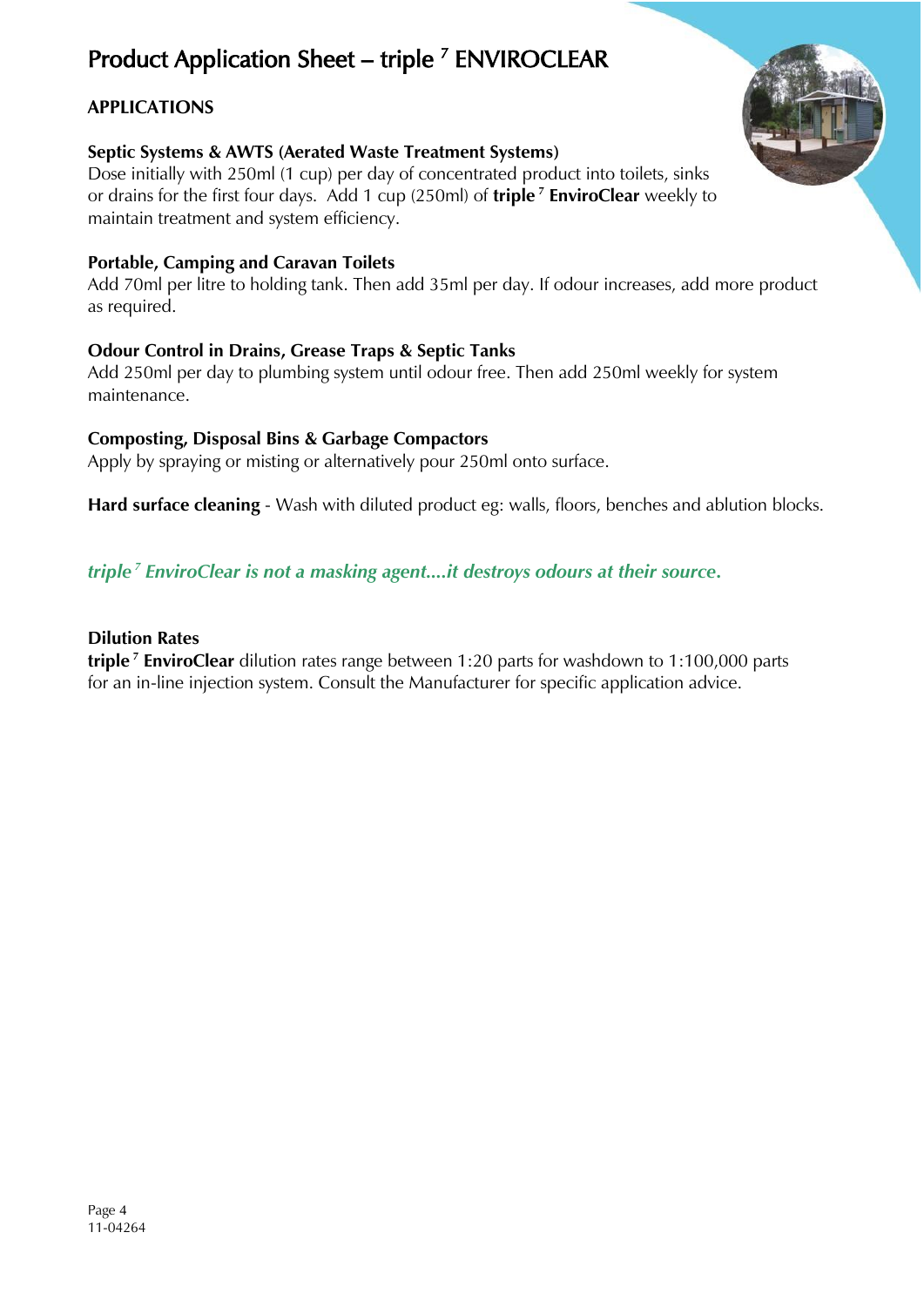## Product Application Sheet – triple<sup>7</sup> ENVIROCLEAR

## **triple <sup>7</sup> EnviroClear TESTIMONIALS**

" At our current house, we have a septic tank system which functions well as far as we can tell except for sewer smells during heavy loadings. We use one cup of **triple <sup>7</sup> EnviroClear** each time this occurs for immediate odour removal." *Householder with new septic tank*

" We have completely washed out the toilet block at one of our busiest railway stations with **triple <sup>7</sup> EnviroClear** and there is no odour what-so-ever. We have never had the odour removed before and the toilet look so clean in such a simple manner. The old concrete tends to hold odours and grime, but the product has done an excellent job. We now use it for everyday cleaning." *State Rail Authority*

" We have been using **triple <sup>7</sup> EnviroClear** to assist in the breakdown of wet well toilet systems and for odour control. We have found the product to be very efficient – only requiring one cup per week. We recently had the system pumped out and there was a noticeable increase in the breakdown of solids."

#### *Tank Cleaning Contractor*

" I am happy to provide a testimonial for the product in relation to long drop and vault toilet applications. It controls and eliminates odours and is simple to use, whilst being very effective." *National Park Operator*

"Our hotel business experienced high effluent loadings. **triple <sup>7</sup> EnviroClear** was then added to the grease traps and the past, persistent on-going odour issues with a neighbouring hospital were consequentially resolved within 2 - 3 days." *Hotel Resort Owner*

#### " We operate a Septic Tank/Grease Trap cleaning company. We previously had a problem with odours coming from our suction hoses. Traditional products that we used in the past were either hazardous and not eco-friendly or simply masked the problem with strong fragrances. Recently we trialed **triple<sup>7</sup> EnviroClear** at 5% dilution, applied using a simple trigger spray bottle. Very quickly the odours disappeared, except for those coming from inside the hoses. We then sprayed in each opening of the hoses and the odours became virtually undetectable. Now when we arrive at the next job, customers do not detect odours coming from our truck ... a big plus for our business!"

#### *Liquid Waste Transporter*